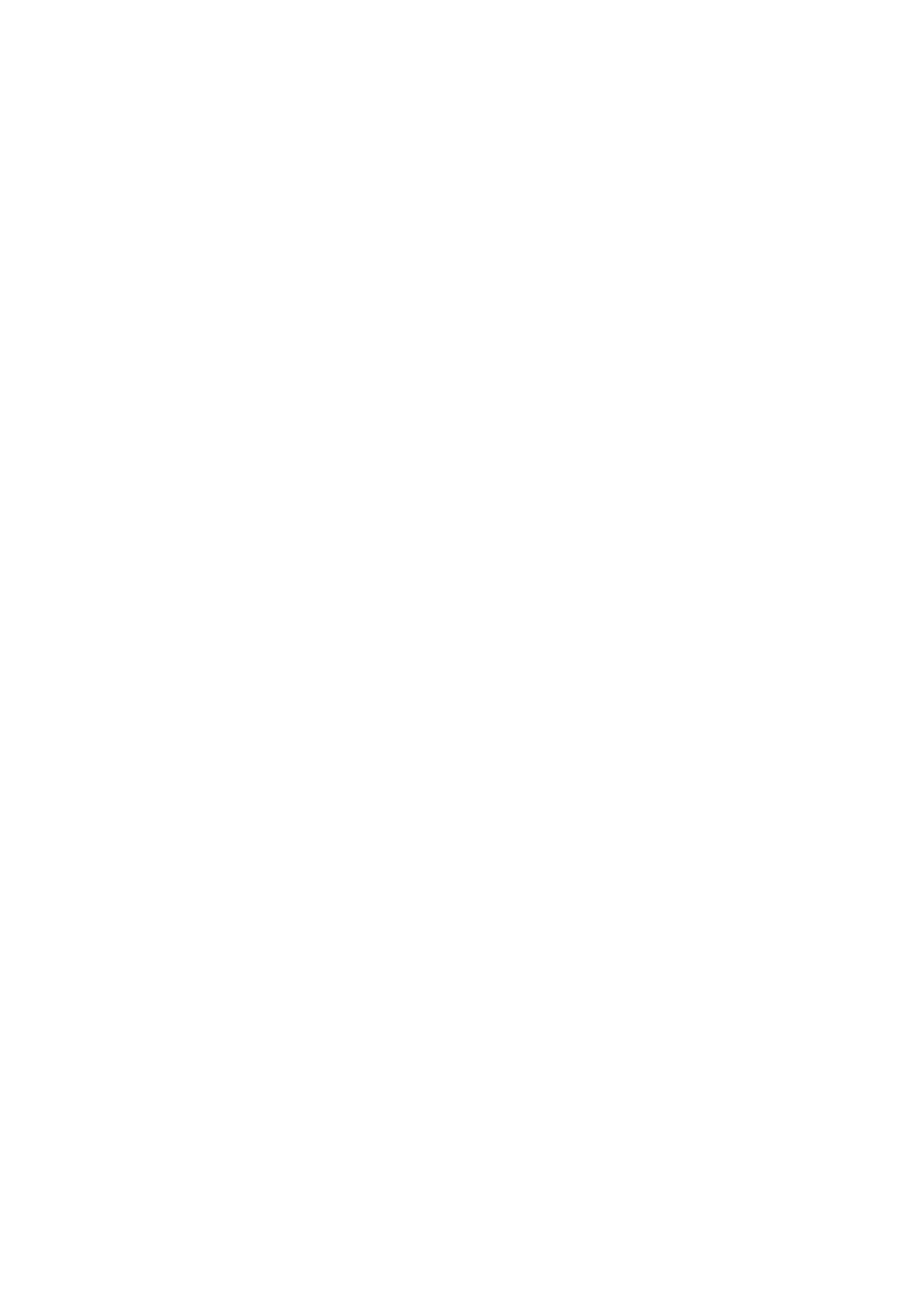## **Executive Summary**

India is one of the fastest growing economies in the world. Over the past decade, the gross domestic product (GDP) and per capita income has grown at an average annual rate of seven per cent and five per cent, respectively. By 2015, with a projected GDP of \$2.18 trillion, India is expected to be the 11<sup>th</sup> largest economy in terms of GDP based on the market exchange rate and the fourth largest in terms of purchasing power parity (PPP).

With the increase in growth rate, per capita incomes rose, urbanisation increased and the percentage of people below the poverty line declined. In addition, the Indian consumer market underwent changes. There has also been a shift in the pattern of consumption – from necessities to discretionary consumption. In 2007, India was ranked the  $12<sup>th</sup>$  largest consumer market in the world and it is expected to be the fifth largest consumer market by 2025 after the United States (US), Japan, China and the United Kingdom (UK).

With economic development and growing consumerism, the retail sector in India also underwent significant changes. Various store and non-store retail formats have evolved to cater to this growing market and direct selling is one such non-store retail format. Direct selling refers to the selling of goods and services to the consumers away from a fixed retail outlet, generally in their homes, workplace, etc., through explanation and demonstration of the product by direct sellers. This sector is one of the fastest growing non-store retail formats, recording double-digit growth in the post-reform period. The growing Indian market has attracted a large number of Indian and foreign direct selling companies.

Globally, direct selling is a labour-intensive industry and has a positive socio-economic impact in terms of higher employment, women empowerment and skill development. This report examines the socio-economic impact of direct selling sector in India focusing on how the benefits can be leveraged through appropriate policies. Since there is hardly any primary data on this sector, the report is based on a pan-India primary survey of more than 2500 respondents including direct selling companies, their manufacturing and supply chain agents, direct sellers, consumers and policymakers.

The study found that direct selling is a relatively new sector in India but is growing at a fast pace. Companies are spreading their operations from Tier I to smaller cities and are even trying to explore rural markets. The number of products sold through this route has increased. A number of foreign companies have already established their presence in India and many more are exploring this lucrative market.

Direct selling offers self-employment opportunities to a large number of people, especially women. The number of direct sellers in India has almost doubled between 2004 and 2009. In terms of the number of direct sellers. India ranked  $11<sup>th</sup>$  among the top direct selling countries in 2009-10. In future, this sector is expected to offer employment opportunities not only in urban areas but also in rural areas. Indirect employment is expected to be generated in manufacturing and the supply chain, as direct selling companies develop India as a sourcing hub. The direct selling industry not only offers an alternative employment opportunity but has also contributed in terms of increased incomes for those who have entered the industry as direct sellers. The survey revealed that most direct sellers are happy with the quality of their employment. Financial independence, development of personal and business skills, flexible timings and an improved ability to take care of families are other benefits of direct selling. Direct sellers have pointed out that direct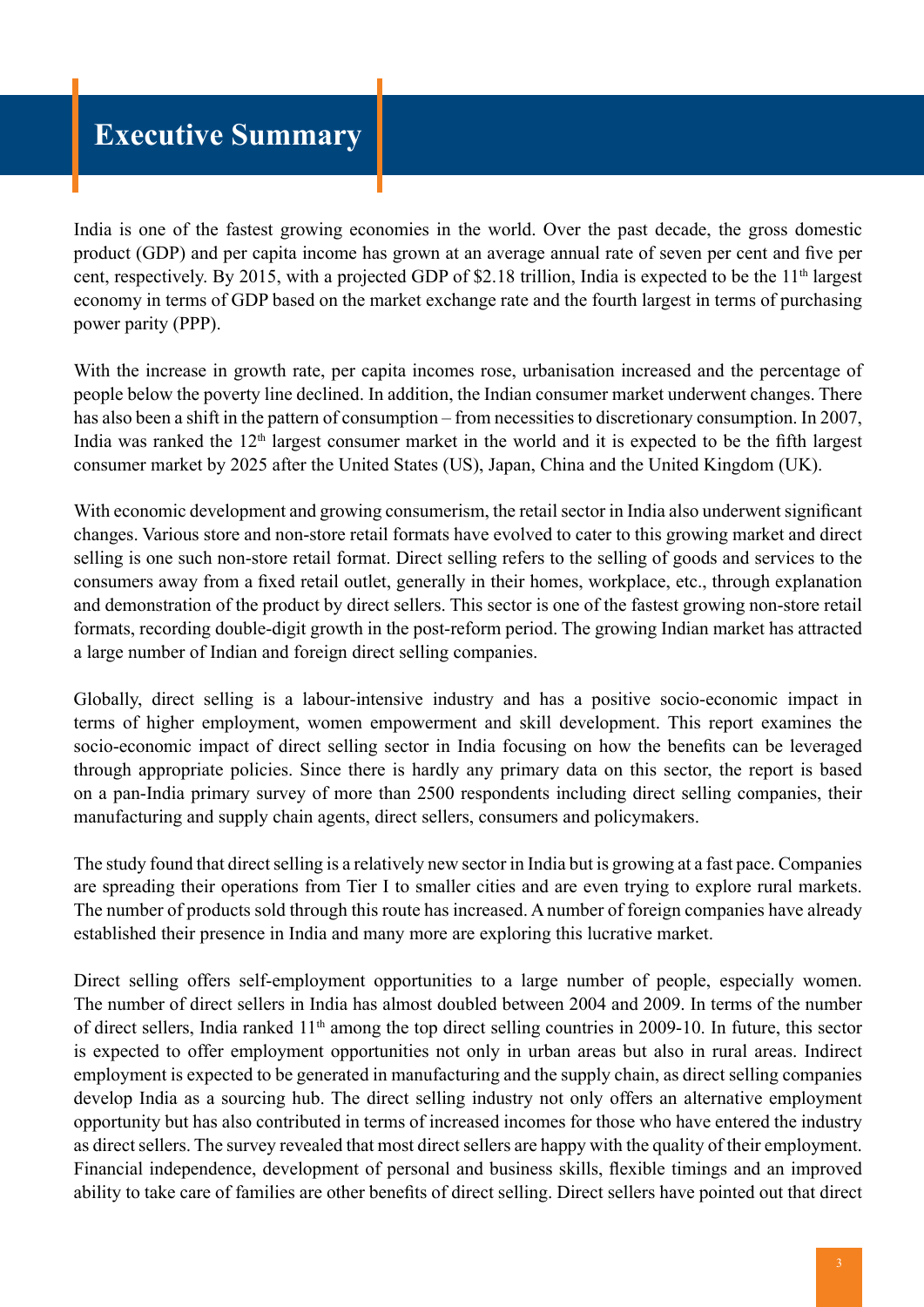selling has helped them to build self-esteem and confidence and develop their sales skills. It has enabled women to be financially independent and increased their ability to save. Direct selling also provided a safety net during the global slowdown as a large number of direct sellers joined this sector during that time. In fact, the number of direct sellers increased by 4.84 per cent during the slowdown period (2008-10). An interesting finding of the survey is that although, direct selling has benefited women in terms of financial independence and improved self-esteem, Indian women, unlike women in other countries, do not think that they have achieved equality of status with men. The flexible working hours that direct selling offers has helped women achieve a balance between their work and family lives.

The survey of consumers showed that Indian consumers are ready to explore various formats of retail. Although only a few are at present using the direct selling mode, the consumer base is likely to increase in the future with a rise in incomes, growing awareness and changes in the consumption basket. Those who use this mode have pointed out that direct selling offers several benefits such as personalised service, products of good quality, convenience and time saving.

The survey also found that direct selling companies are investing in setting up manufacturing units in India and are streamlining the supply chain. A substantial part of the products are sourced locally from contract manufacturers and this is leading to the percolation of technology, the concept of branding and packaging, etc., to Indian small and medium enterprises (SMEs).

In spite of these benefits, the survey found that there are several barriers, which restrict the growth of this sector. While some of them can be addressed by the direct selling companies, the others need government intervention. Barriers such as sale of limited products through this mode, need for better product marketing, streamlining the supply chain and logistics have to be addressed by the direct selling companies. The companies should also make basic training mandatory, which will improve the quality of direct sellers and facilitate brand building. Since the direct sellers represent the direct selling companies, it is in the interest of the companies to follow a stringent verification procedure for appointment of direct sellers to minimise frauds. Personal information and contact details of direct sellers can be made available in the direct selling companies' websites so that consumers can identify legitimate direct sellers.

There are broadly four areas that need government intervention. These are: (a) the provision of a clear definition of direct selling, (b) streamlining of the foreign direct investment (FDI) policy (c) the enactment of a governing legislation for the sector and (d) the establishment of a nodal ministry or single point of contact.

### *a. Need for a clear definition:*

There is no clear and holistic definition of direct selling in India; as a result, the classification of direct selling is also unclear. While the Department of Industrial Policy and Promotion (DIPP) classifies direct selling under wholesale trade for the purpose of FDI inflows, according to the National Industrial Classification (NIC), 2008, direct selling is classified under retail trade (non-store format retail). This has benefited the sector, partially because 100 per cent FDI is allowed in wholesale trade. However, the definition of wholesale trade itself has undergone several changes and direct selling is not clearly specified in the consolidated FDI policy of DIPP dated April 2010. Moreover, direct selling, especially the multi-level marketing format has both business-to-business and business-to-consumer operations. Thus, it is neither a part of retail nor wholesale trade; rather it is, *sui generis*, shares properties of both retail and wholesale. Some experts, therefore, define direct selling as neither wholesale nor retail but as a specialised channel of distribution.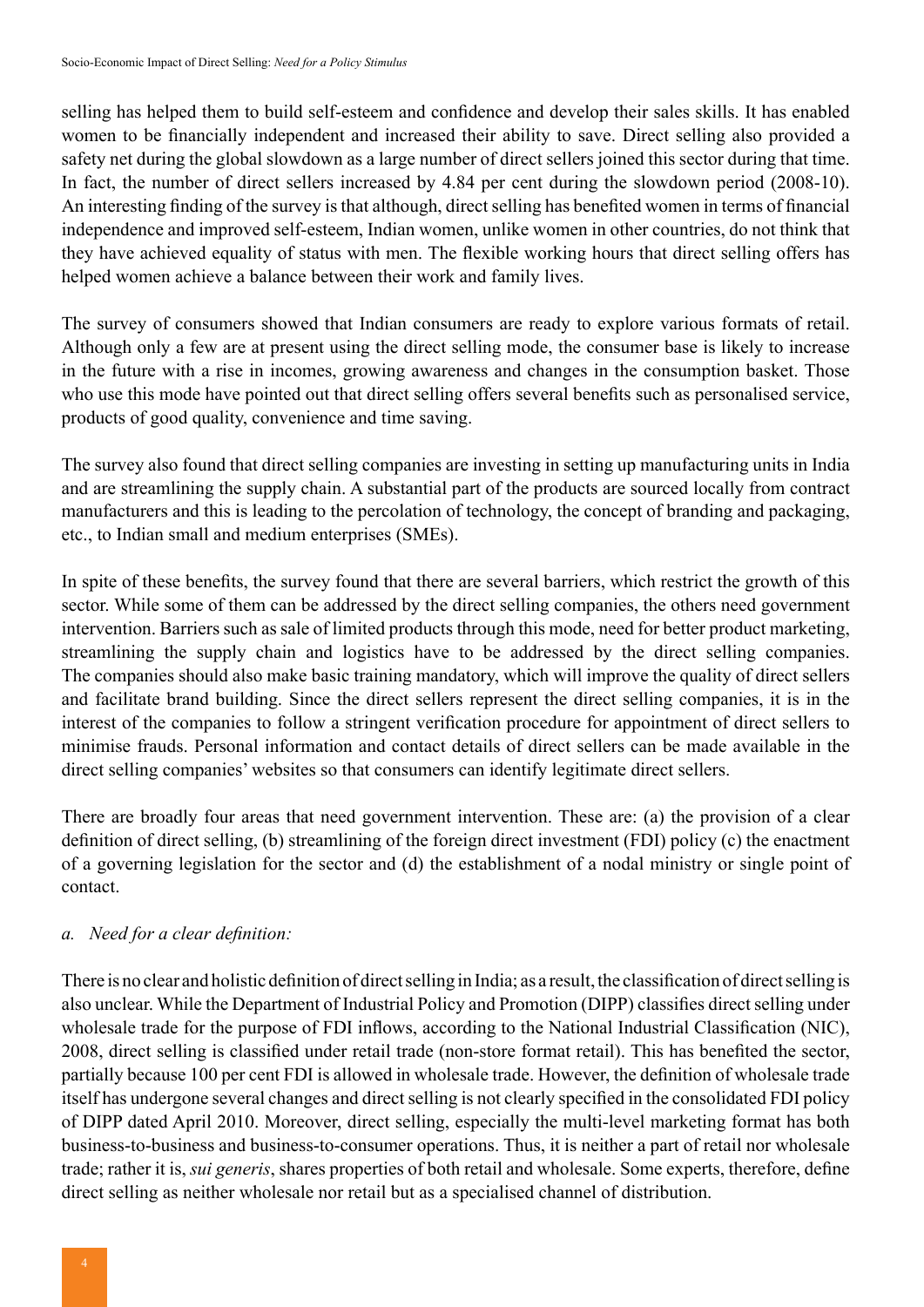There is need for a proper definition of retail and wholesale trade and of different components of retail trade. This is needed because FDI is presently allowed in some segments of retail while there are FDI restrictions on others. In fact, while designing the FDI policy, the DIPP should follow either the NIC classification (which is compliant with the international industrial classification) or the United Nations Central Product Classification (UNCPC) classification. These two classifications are broadly similar. Different formats of retail and wholesale trade should be clearly defined for the purpose of FDI inflows.

#### *b. Need to streamline the FDI policy:*

At present, FDI is not allowed in multi-brand retail and is only partially allowed in single-brand retail. It is allowed in wholesale cash and carry. This has led to multiple back door entry routes. As of now, many retail and direct selling companies have entered the Indian market through routes such as test marketing, sourcing from SMEs, franchising, wholesale cash and carry, 51 per cent FDI in single-brand retail and setting up of manufacturing facilities. The survey found that the FDI restriction on retail is not an entry ban but it has led to grey market operations. Some traditional, family-owned retailers have also become direct sellers. As long as retail is treated as a sensitive sector (irrespective of the products sold) and there are multiple entry and operation routes, the sector will suffer from operational uncertainties. The FDI policy should be clear and transparent and should ensure a stable operating environment. Otherwise, India will not be able to attract the desired FDI and foreign companies in India will continue to face operational uncertainties.

Since most direct selling companies are 'single-brand', they would benefit if 100 per cent FDI is allowed in single-brand retail. It is also easier to allow 100 per cent FDI in single-brand retail since most singlebrand retailers, including direct selling companies, do not operate in sensitive sectors like fresh fruits and vegetables. This will increase sourcing from India, percolation of technology and the concept of branding. This sector will benefit even more if partial FDI is allowed in multi-brand retail since there will be more clarity on the entry route. Partial FDI in multi-brand retail will not adversely impact the traditional sector since direct selling companies operate only in branded products and they have a selling model that is different from that of traditional, family-based retailers. On the other hand, it will lead to inflow of FDI, technology and best management practices. Since direct selling is labour intensive, it will create employment.

It is important to know that retail – both in the store and non-store formats – is regulated across the world. However, clubbing the FDI policy with domestic regulations makes the FDI policy non-transparent and cumbersome. The retail regulation should be equally applicable to domestic and foreign retailers and should be separate from the FDI policy. This will also strengthen India's position in international negotiations like the World Trade Organization (WTO) where FDI issues are covered under market access or entry-level barriers while domestic regulations are addressed separately. Further, clubbing the FDI policy with domestic regulation may lead to differential treatment for foreign and domestic companies, which is not desirable since at present the sector is highly competitive. Besides, it will worsen India's bargaining position in the WTO and other international negotiations.

#### *c. Need for a governing legislation:*

Like retail, direct selling falls under the purview of state legislation and is governed by a large number of ministries/departments at the centre, state and local levels. The multiplicity of regulatory bodies has resulted in multiple regulations governing this sector. These should be streamlined for the smooth performance of this sector and for setting up a pan-India supply chain and manufacturing facilities.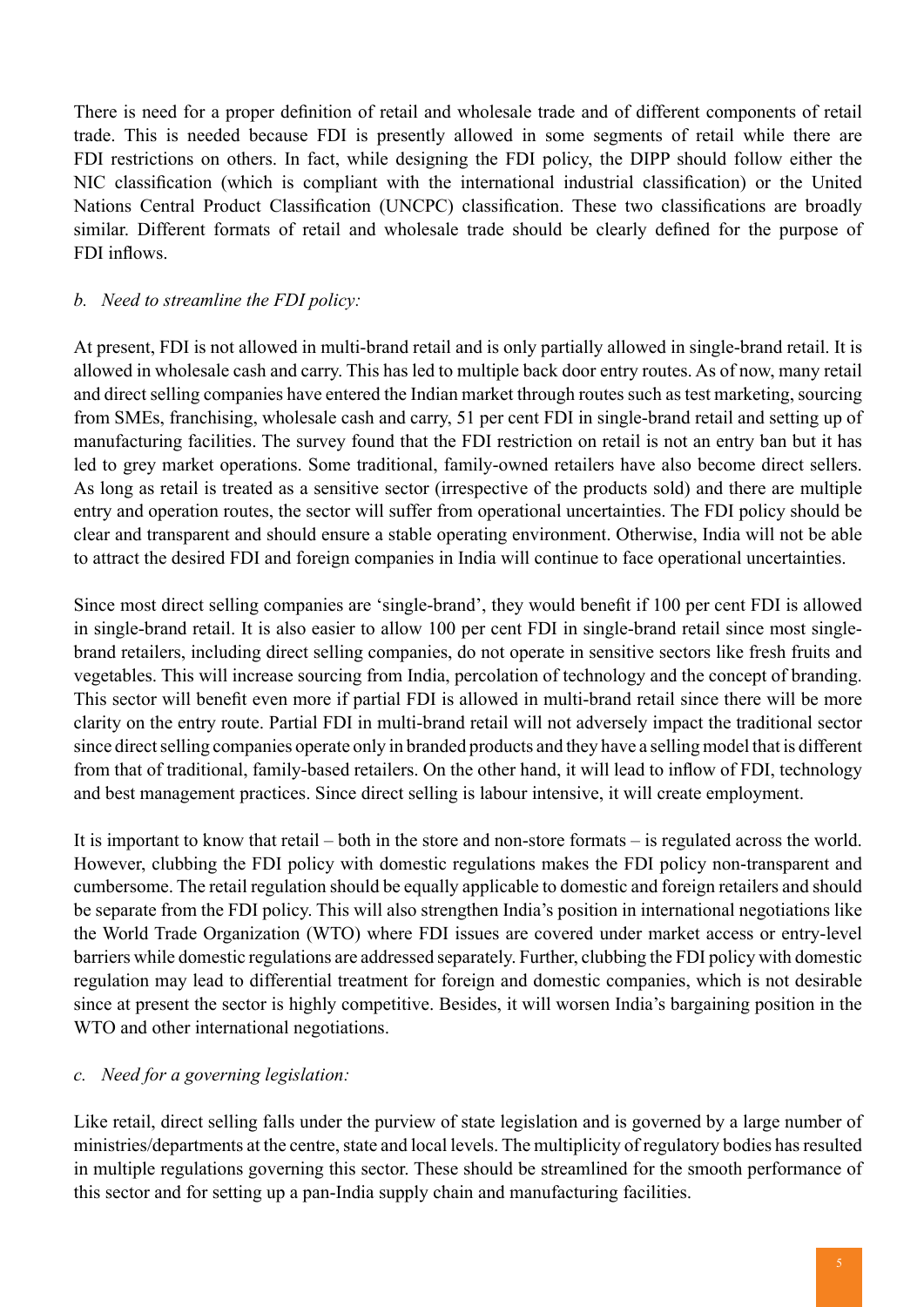In spite of the large number of regulations, the direct selling sector in India does not have a comprehensive Act as in the case of countries like Malaysia. This study found that the Prize Chits and Money Circulation Scheme (Banning) Act, 1978, which is sometimes cited for regulating this sector, is not applicable to direct selling and is outdated. India should have a comprehensive Act focussing on banning fraudulent practices such as pyramid schemes. The Act should have a clear definition of pyramid and other money circulation schemes and draw a distinction between fraudulent schemes and legitimate multi-level marketing (including direct selling). Since, the number of pyramid schemes and the modes of operation of fraudulent players change frequently, it may be easier to lay down the procedures for identification of legitimate direct selling companies. Such procedures can be drawn up by carefully studying the code of conduct for direct selling companies across the world. The India Direct Selling Association (IDSA) has laid down a code of conduct but this is voluntary and is only applicable to IDSA members. There is need to have a proper regulation in place that lays down conditions for identification of a legitimate direct selling company. A majority of survey participants felt that registration of direct selling companies with a central authority, based on a clearly specified procedure and nominal registration fees, would help identify legitimate operators in the sector.

The Consumer Protection Act, 1986, and the Consumer Protection (Amendment) Act 2002, which came into effect in March 2003, need some modifications in order to protect consumers of products sold through direct selling. For example, it does not clearly specify the cooling-off period for purchases through direct selling mode. Apart from this, legal cases in India take time and there is need to speed up consumer court proceedings. In this context, the Indian government can learn from the regulatory experiences of other countries. The industry, government and consumers suffer because of the activities of fraudulent players. Therefore, the government can collaborate with industry associations and independent legal experts to design an appropriate regulation. Collaboration and co-operation between the industry and government is crucial for the smooth functioning of the sector.

### *d. Need for a nodal ministry:*

There is no single nodal ministry at the centre and hence, the grievances of this sector go unheard. Companies are not sure whether it is the DIPP or Ministry of Consumer Affairs, Food and Public Distribution that governs them. Therefore, survey participants feel that the sector should have an independent regulator like Telecom Regulatory Authority of India (TRAI), which can be a single point of contact. The retail sector in India is also making similar demands. There is no doubt that there should be a nodal ministry or single point of contact at the centre. This can either be the DIPP or the Ministry of Consumers Affairs, Food and Public Distribution. However, since the sector does not have entry or exit barriers, is highly competitive and has no network or interconnection requirements, there is no need for an independent regulator.

During the survey, a number of survey participants pointed out that the sector should have "industry status". Unlike retail, the demand for "industry status" is not because of a shortage of funds but because companies and direct sellers feel that this will give them a sense of security and legitimacy. At present, there are many fraudulent companies that operate under the garb of direct selling. This issue can be addressed if there is a nodal ministry and a governing legislation.

Overall, the study found that the direct selling sector is growing at a fast pace and the number of direct sellers are increasing. In the light of the high employment generation potential of this sector, any policy decision should take into account the effect of the policy on employment in a country where unemployment rates are high.